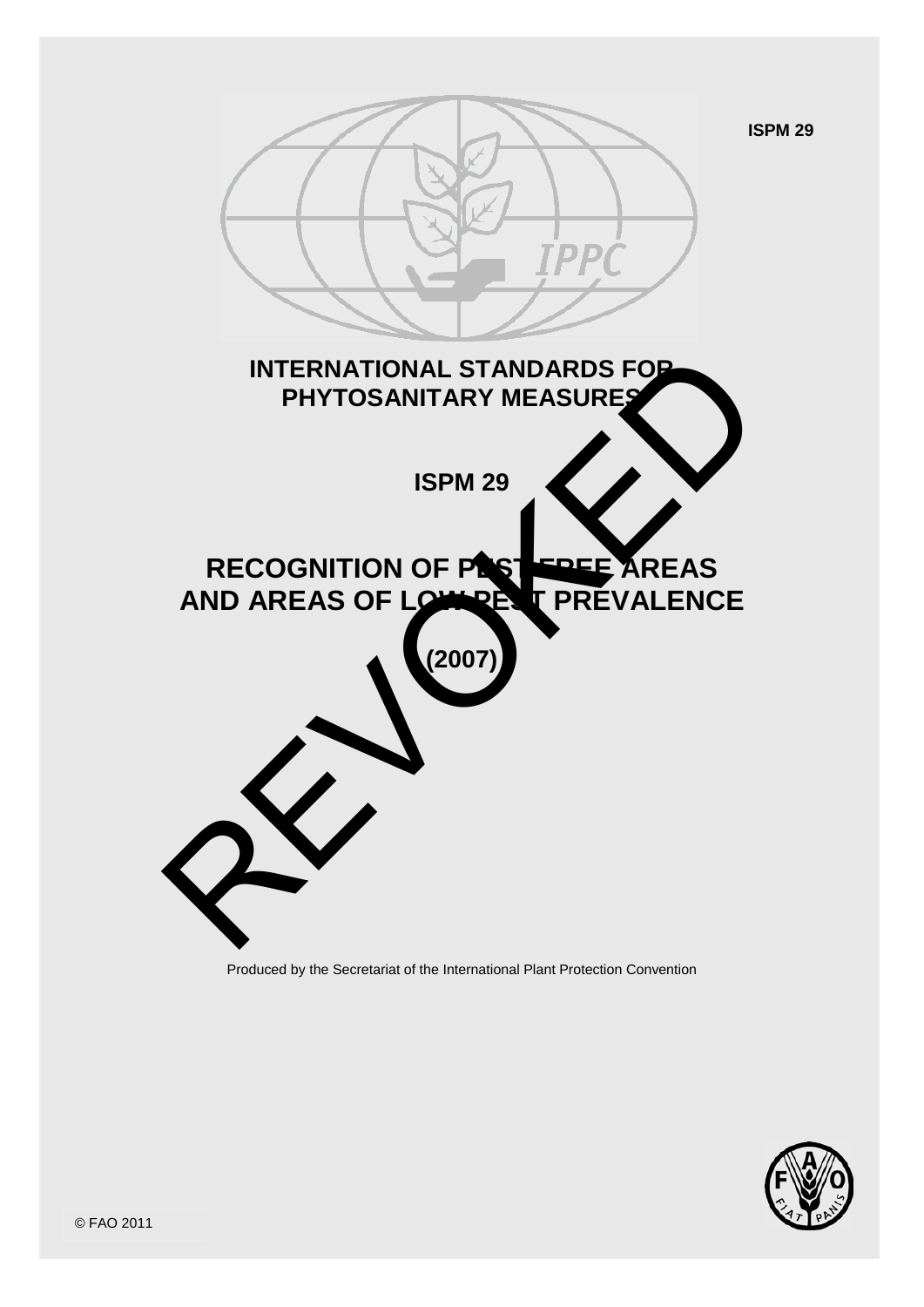**Publication history**

*This is not an official part of the standard* REVOKED

2004-04 ICPM-6 added topic *Areas of pest prevalence*

2005-04 ICPM-7 noted topic *Pest free areas and areas of low pest prevalence* (2005-012)

2005-04 SC approved Specification 30 *Guidelines for the recognition of the establishment of pest free areas and area of low pest prevalence*

2005-10 EWG developed draft text

2006-05 SC revised draft text and approved for MC

2006-06 Sent for MC

2006-11 SC revised draft text for adoption

2007-03 CPM-2 adopted standard

**ISPM 29**. 2007. *Recognition of pest free areas and areas of low pest prevalence*. Rome, IPPC, FAO.

Publication history: Last modified August 2011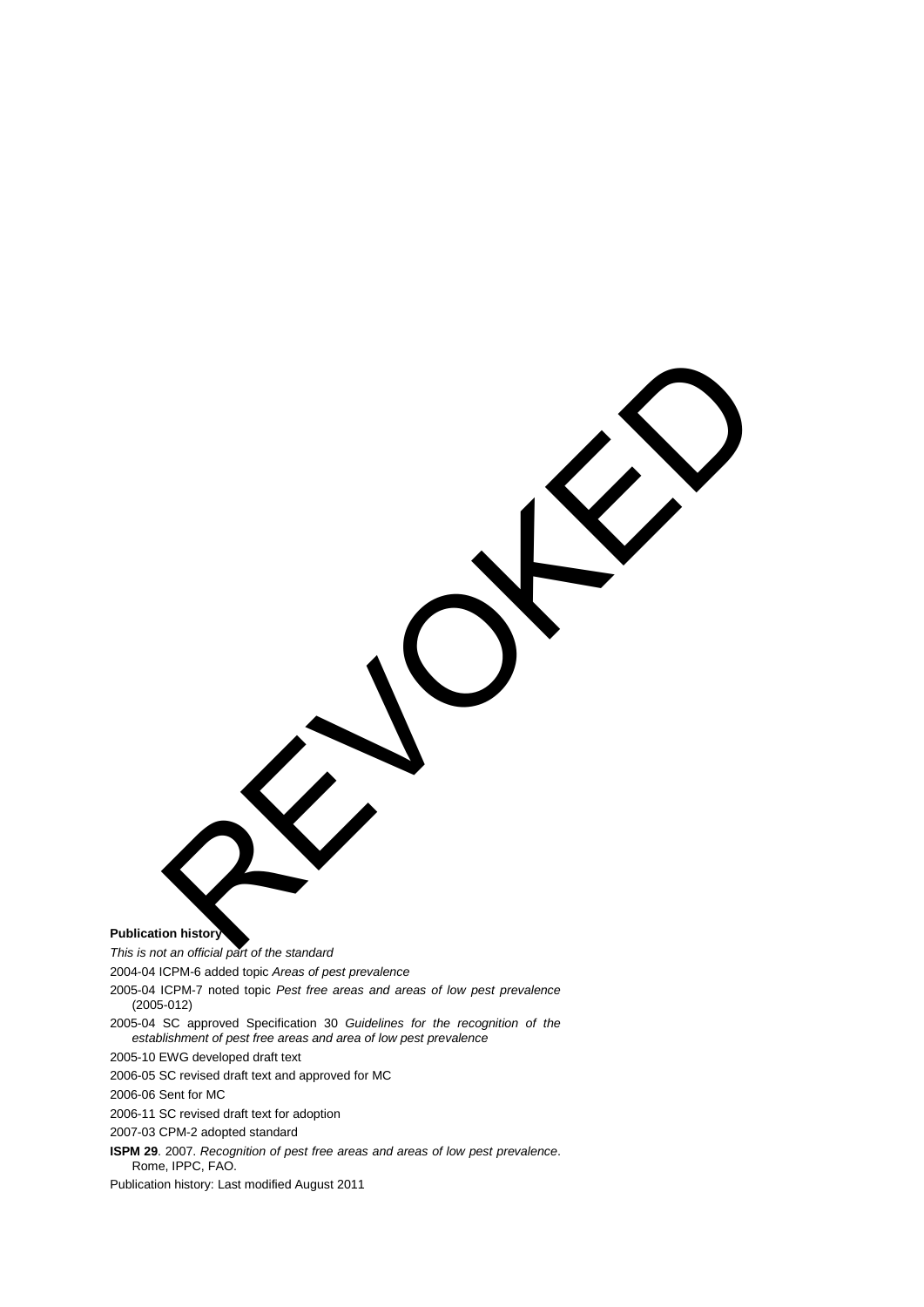# **CONTENTS**

| $29 - 5$                                                                                          |                                                                                                     |                                                                                         |  |
|---------------------------------------------------------------------------------------------------|-----------------------------------------------------------------------------------------------------|-----------------------------------------------------------------------------------------|--|
|                                                                                                   |                                                                                                     |                                                                                         |  |
|                                                                                                   |                                                                                                     |                                                                                         |  |
|                                                                                                   |                                                                                                     |                                                                                         |  |
|                                                                                                   |                                                                                                     |                                                                                         |  |
|                                                                                                   |                                                                                                     |                                                                                         |  |
| $29-7$                                                                                            |                                                                                                     |                                                                                         |  |
| $\ldots$ 29-7<br>. 1                                                                              |                                                                                                     |                                                                                         |  |
| 1.                                                                                                |                                                                                                     | 29-7                                                                                    |  |
| 2.                                                                                                |                                                                                                     | 29-8                                                                                    |  |
|                                                                                                   | 2.1                                                                                                 |                                                                                         |  |
|                                                                                                   | 2.2                                                                                                 |                                                                                         |  |
|                                                                                                   | 2.3                                                                                                 |                                                                                         |  |
|                                                                                                   | 2.4                                                                                                 |                                                                                         |  |
|                                                                                                   | 2.5                                                                                                 |                                                                                         |  |
|                                                                                                   | 2.6                                                                                                 |                                                                                         |  |
| 3.                                                                                                | Requirements for the Recognition of P <sub>t</sub> Free Areas nd Areas of Low Pest Prevalence  29-9 |                                                                                         |  |
|                                                                                                   | 3.1                                                                                                 |                                                                                         |  |
|                                                                                                   | 3.2                                                                                                 |                                                                                         |  |
| 4.                                                                                                | Procedure for the Recognition of Pesti Tree Areas and Areas of Low Pest Prevalence  29-10           |                                                                                         |  |
|                                                                                                   | 4.1                                                                                                 | Request for recognition by the NPPO of the exporting contracting party  29-10           |  |
|                                                                                                   | 4.2                                                                                                 | Ackne ledgem $\lambda$ by the importing contracting party of receipt of the information |  |
|                                                                                                   | 4.3                                                                                                 | riptic of assessment process to be used by the importing contracting party  29-11       |  |
|                                                                                                   | 4.4                                                                                                 |                                                                                         |  |
|                                                                                                   | $4.5^{\circ}$                                                                                       |                                                                                         |  |
|                                                                                                   | 4.6                                                                                                 |                                                                                         |  |
|                                                                                                   | 4.7                                                                                                 |                                                                                         |  |
| 5.                                                                                                |                                                                                                     | Considerations on Pest Free Places of Production and Pest Free Production Sites  29-13  |  |
| APPENDIX 1: Flow chart outlining the procedure for the recognition of pest free areas or areas of |                                                                                                     |                                                                                         |  |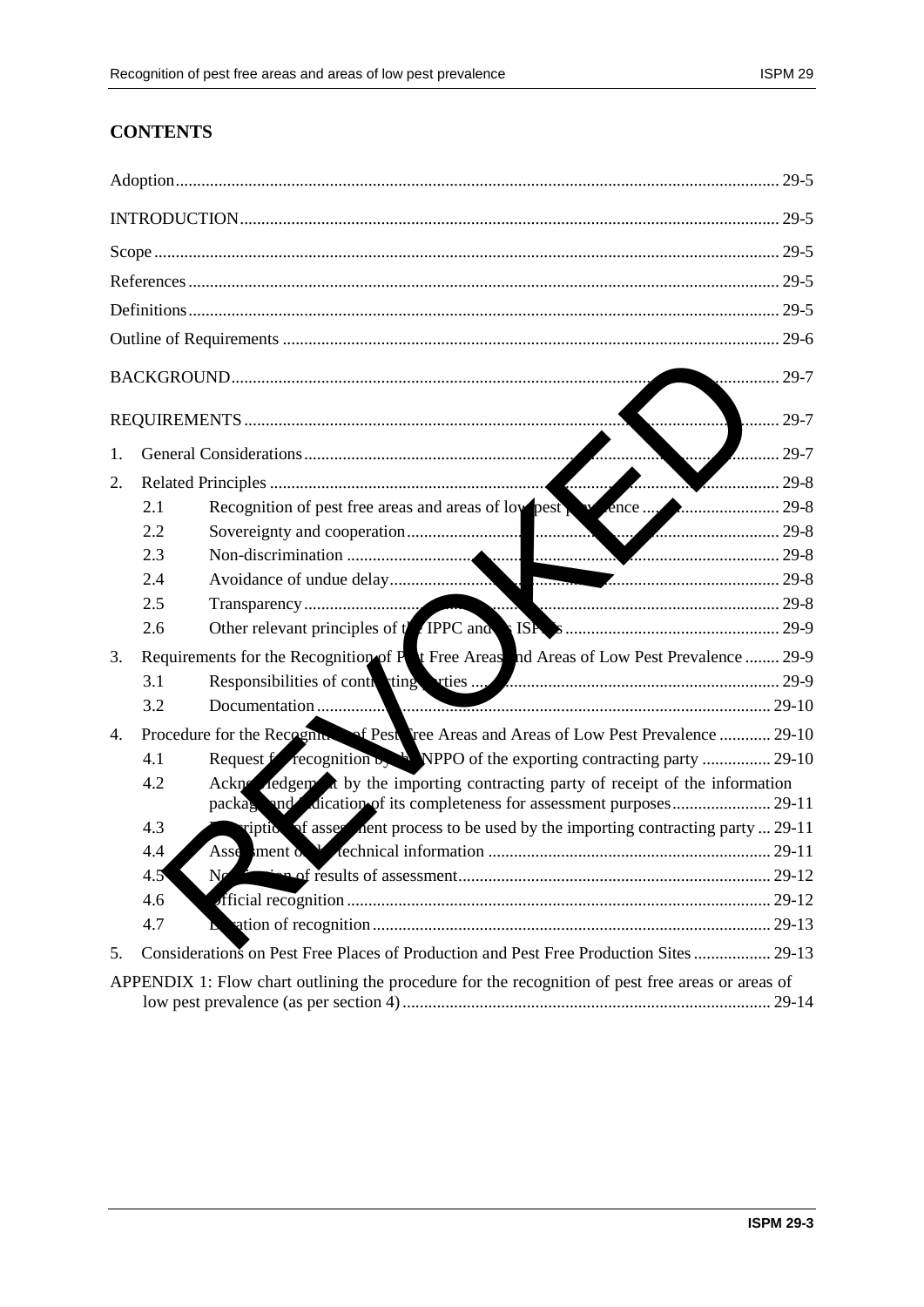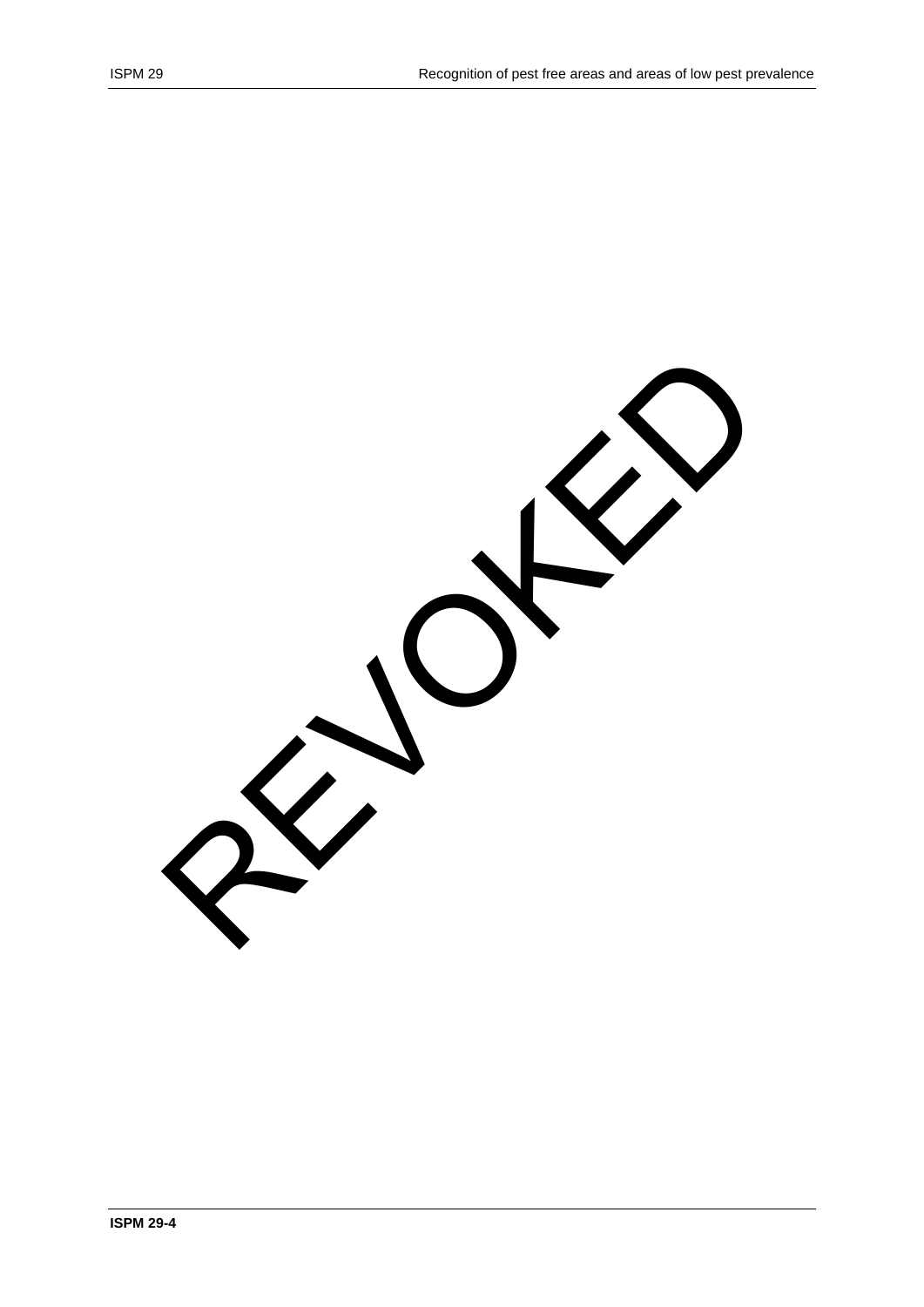## **Adoption**

This standard was adopted by the Second Session of the Commission on Phytosanitary Measures in March 2007.

## **INTRODUCTION**

#### **Scope**

This standard provides guidance and describes a procedure for the bilateral recognition of pest free areas and areas of low pest prevalence. This standard does not include specified timelines for the recognition procedure. This standard also provides some considerations regarding perfect places of production and pest free production sites. nd areas of low pest prevalence. This standard does not include specified timelines<br>tion procedure. This standard also provides some considerations regarded there is<br>not and pest free production sites.<br>The protocolar contr

#### **References**

**IPPC**. 1997. *International Plant Protection Convention*. Rome, *IPC*, FA

- **ISPM 1**. 2006. *Phytosanitary principles for the protection of the application of phytosanitary measures in international trade. Rome, PPC, F.*
- **ISPM 4**. 1995. *Requirements for the establishment of pest see areas.* Rome, IPPC, FAO. [published 1996]

**ISPM 5.** *Glossary of phytosanitary terms*. Rome

**ISPM 6**. 1997. *Guidelines for surveillance*. Fome, IPP

**ISPM 8**. 1998. *Determination of pest status in an area*. R me, IPPC, FAO.

**ISPM 9**. 1998. *Guidelines for pest era* ican programmes. Rome, IPPC, FAO.

**ISPM 10**. 1999. *Requirements for the stablishment of pest free places of production and pest free production sites*. Rome, IPPC, FA

**ISPM 12.** 2001. *Guidelines for phytosanitary certificates*. Rome, IPPC, FAO.

- **ISPM 13.** 2001. *Guide les for the notification of non-compliance and emergency action*. Rome, IPPC, FAO.
- **ISPM 14.** 2002. The setting integrated measures in a systems approach for pest risk management. Rome,  $IPPC$ ,  $FA$
- **ISPM 17.**  $\sqrt{2}$ **.** *Pe* reporting  $\Omega$  come, IPPC, FAO.

**ISPM 2** 2004. *Guides for a phytosanitary import regulatory system.* Rome, IPPC, FAO.

- **ISPM 22.** 2005. *Requirements for the establishment of areas of low pest prevalence.* Rome, IPPC, FAO.
- **ISPM 24.** 2005. aidelines for the determination and recognition of equivalence of phytosanitary *measures*. Rome, IPPC, FAO.
- **ISPM 26**. 2006. *Establishment of pest free areas for fruit flies (Tephritidae)*. Rome, IPPC, FAO.
- **WTO**. 1994. *Agreement on the Application of Sanitary and Phytosanitary Measures*. Geneva, World Trade Organization.

### **Definitions**

Definitions of phytosanitary terms used in the present standard can be found in ISPM 5 (*Glossary of phytosanitary terms*).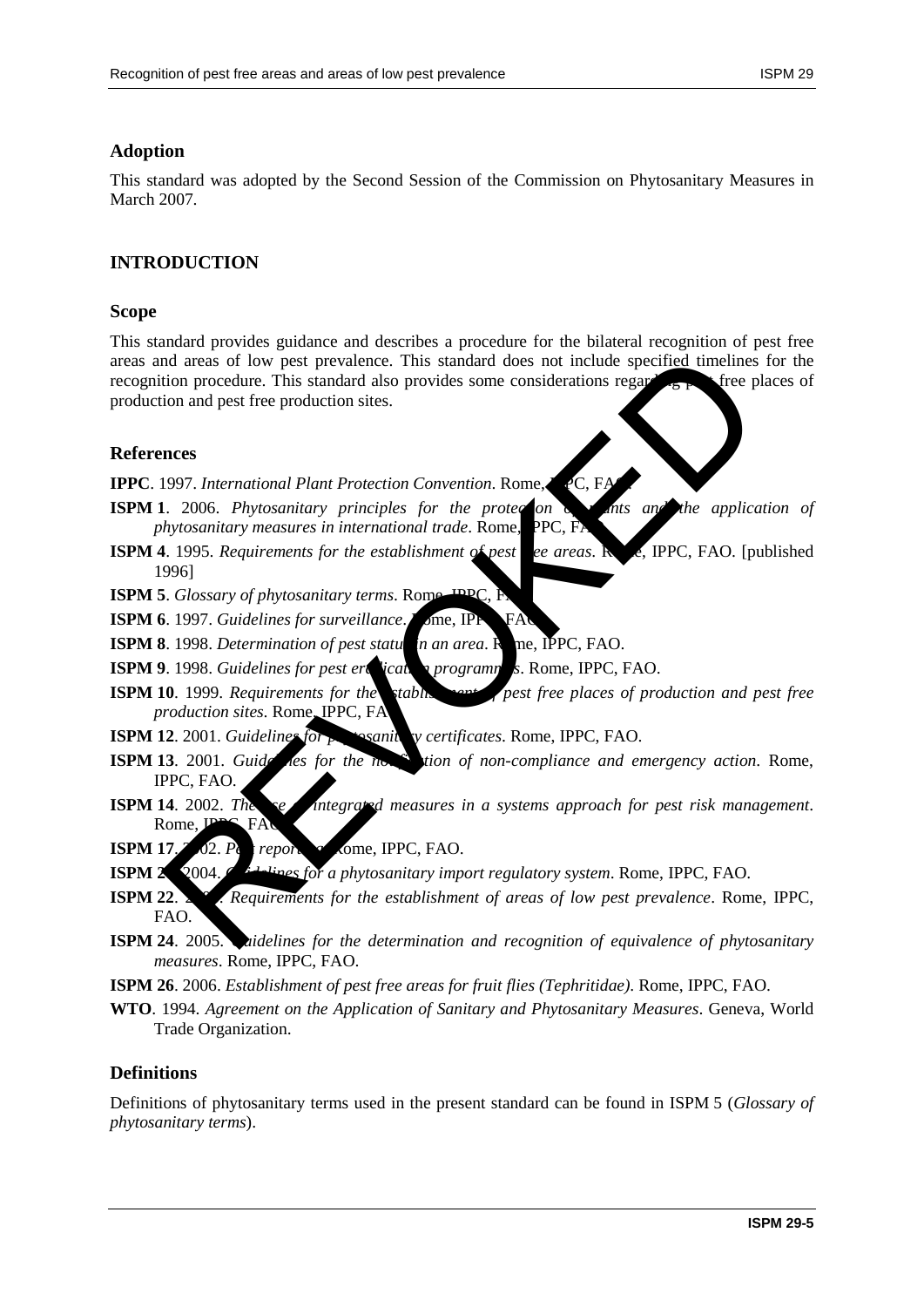#### **Outline of Requirements**

Recognition of pest free areas (PFAs) and areas of low pest prevalence (ALPPs) is a technical and administrative process to achieve acceptance of the phytosanitary status of a delimited area. Technical requirements for establishment of PFAs and ALPPs, as well as certain elements relating to recognition, are addressed in other International Standards for Phytosanitary Measures (ISPMs). In addition, many principles of the International Plant Protection Convention (IPPC) are relevant.

Contracting parties to the IPPC should proceed with a recognition process without undue delay. The process should be applied without discrimination between contracting parties. Contracting parties should endeavour to maintain transparency in all aspects of the recognition process.

The procedure described in this standard deals with those cases where detailed information and verification may be required, such as in areas in which eradication or suppression of a pest has recently been achieved. This procedure includes the following steps for the contracting parties: request for recognition; acknowledgement of receipt of the request and the companying information for recognition; acknowledgement of receipt of the request and the  $\alpha$  companying information package; description of the process; assessment of the information provided; communication of the results of assessment; provision of official recognition. However, where the absence of the pest in an area and the PFA status can easily be determined, the procedure for recognition of cribed in this standard (in section 4) may not be required or very little supporting information may be necessary. Statemann de Statemann de Statemann de Statemann de Constituer de l'Accel de l'Accel and the political constituer includes the following step for the construction of a political constraint provided (in section of recept of

Both exporting and importing contracting parties have pecific esponsibilities relating to the recognition of PFAs and ALPPs.

The recognition process should be sufficiently documented by  $\mathbb{R}^n$ 

Some considerations on pest free places of  $\sim$  ion a 1 pest free sites of production are also provided.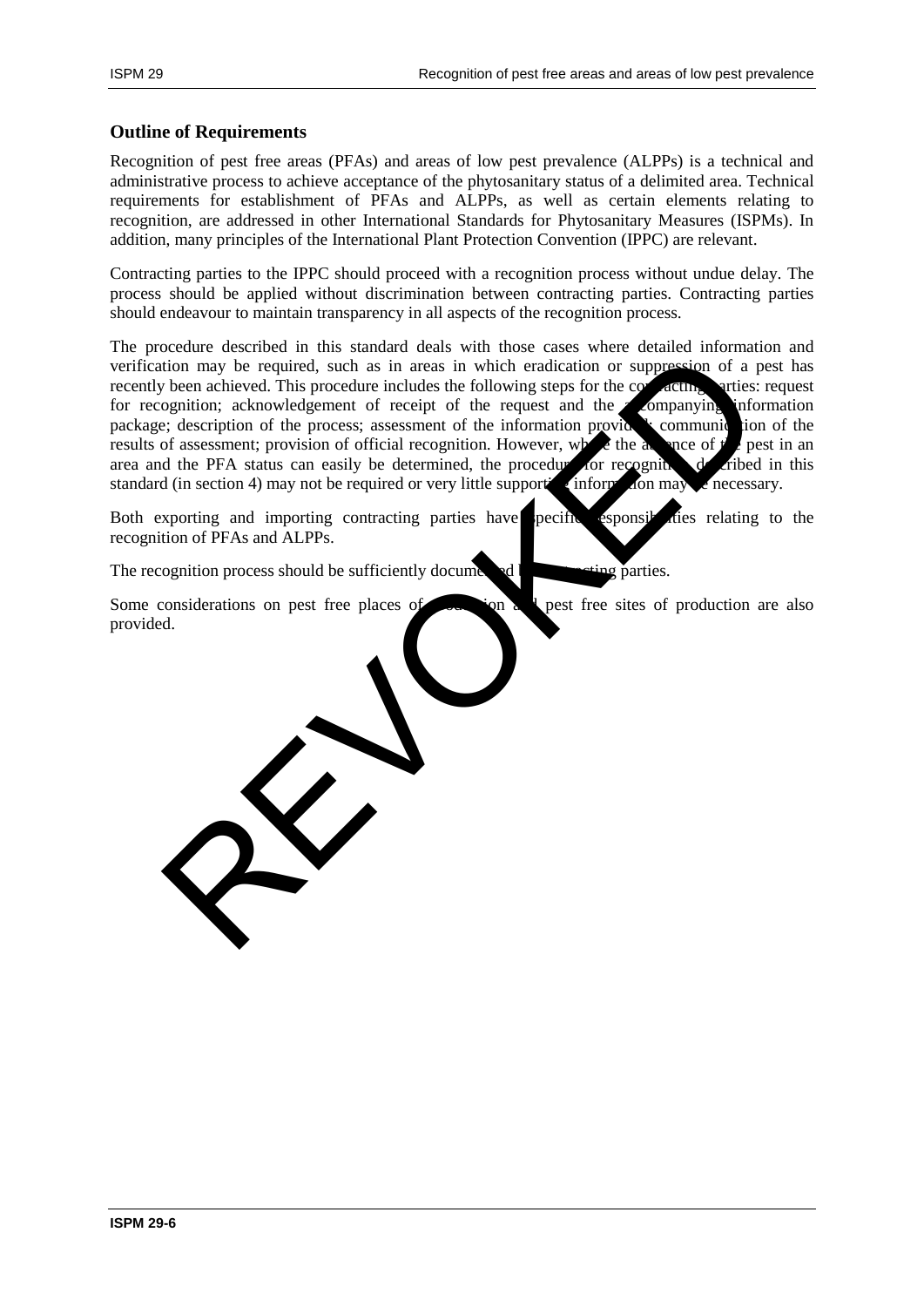## **BACKGROUND**

Exporting contracting parties may establish PFAs or ALPPs, among other reasons, in order to gain, maintain or improve market access. In any of these cases, where PFAs or ALPPs are established in accordance with the relevant ISPMs, recognition of such areas without undue delay is very important to exporting contracting parties.

Importing contracting parties, in meeting their appropriate level of protection and in accordance with requirements for technical justification, may consider PFAs or ALPPs as effective phytosanitary measures. Therefore, it may also be in the interests of the importing country to provide prompt recognition of such areas where they are established in accordance with the relevant ISPMs.

For recognition of PFAs and ALPPs, the following articles of the IPPC are relevant.

The responsibilities of an official national plant protection organization shall inclu

 $\ldots$  the designation, maintenance and surveillance of pest free areas and areas  $\bullet$  we pest prevalence in  $\bullet$ [Article IV.2(e)]

The contracting parties shall cooperate with one another to the fullest acticable extent achieving the aims of this Convention … [Article VIII].

Article 6 ("Adaptation to Regional Conditions, Including P<sub>est- or</sub> Disease-Free Areas and Areas of Low Pest or Disease Prevalence") of the Agreement on the **Application of Sanctary and Phytosanitary** Measures (WTO, 1994) addresses the issue of recognition of PFAs and ognition of PFAs and ALPPs, the following articles of the IPPC are relevant to the responsibilities of an official national plant protection organization shall including the contracting particles and surveillance of pest f

## **REQUIREMENTS**

### **1. General Considerations**

Several ISPMs address the establishment of  $\Gamma$  **F**<sub>S</sub> and  $\Gamma$ ALPPs, and related issues. A range of ISPMs relate directly to the technical requirements for the establishment of PFAs and ALPPs, while many others contain provisions that  $\mathbf{h}$  be applied in the formal process for recognition of such areas.

ISPM 1:2006 includes operational principles on recognition of PFAs and ALPPs (sections 2.3 and 2.14).

ISPM 4:1995 points out at, since circuit PFAs are likely to involve an agreement between trading partners, the implementation would need to be reviewed and evaluated by the national plant protection  $r_{\text{gamma}}$  on (NPP<sub>O</sub>) of the importing country (section 2.3.4).

ISPM  $8:19$  provides guidance on the use of the phrase "pest free area declared" in pest records (section  $3.1$ .)

ISPM 10:1999 describes the requirements for the establishment and use of pest free places of production and pest free production sites as risk management options for meeting phytosanitary requirements for the import of plants, plant products and other regulated articles.

ISPM 22:2005 describes the requirements and procedures for the establishment of ALPPs for regulated pests in an area and, to facilitate export, for pests regulated by an importing country only. This includes the identification, verification, maintenance and use of those ALPPs.

ISPM 26:2006 describes the requirements for the establishment and maintenance of PFAs for the economically important species in the family Tephritidae.

Although the recognition of PFAs and ALPPs may generally be a bilateral process of information exchange between importing and exporting contracting parties, recognition may take place without a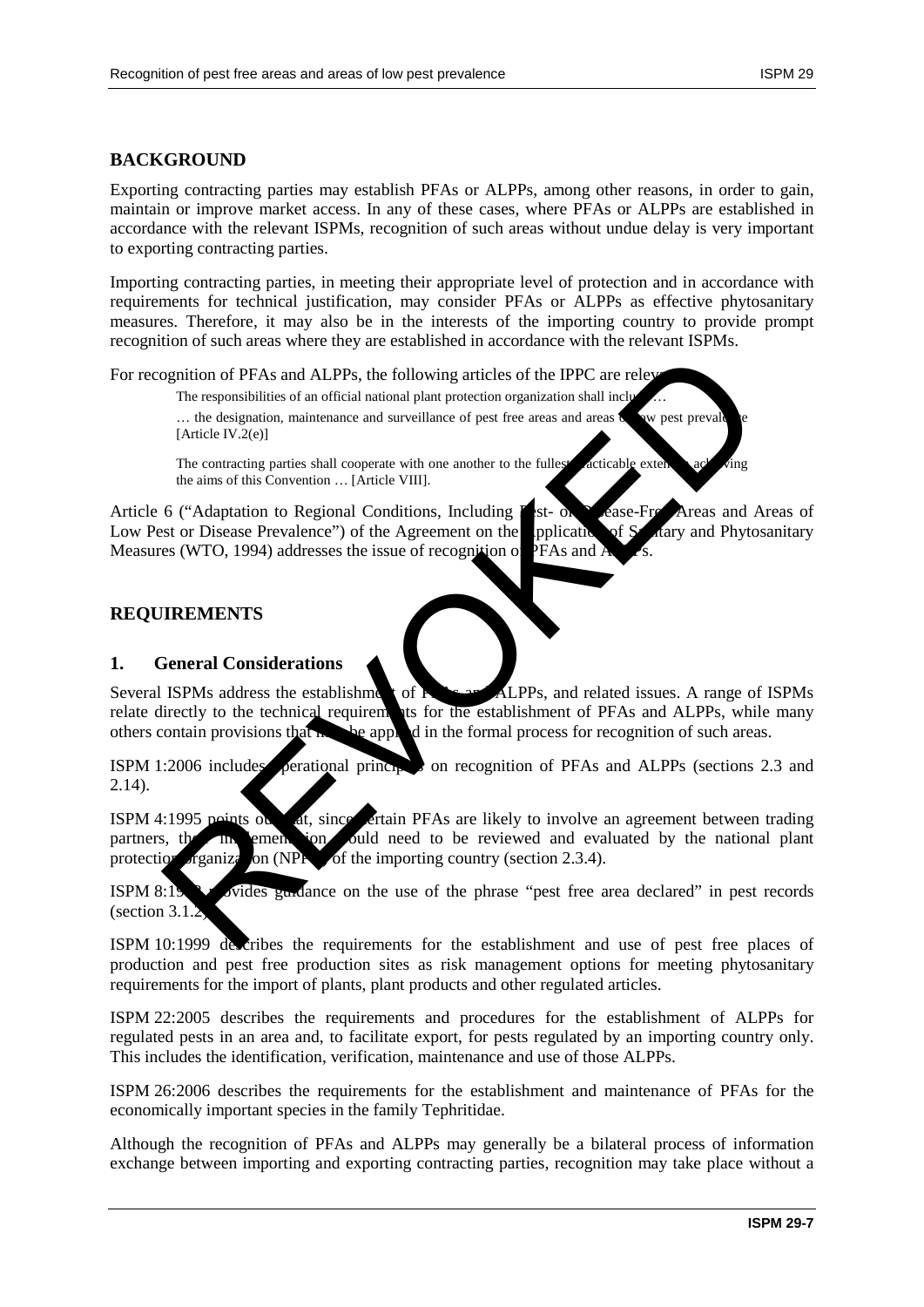detailed process if agreed between the parties (for example without bilateral negotiations and verification activities).

Usually, pest free places of production and pest free production sites should not require a recognition process and, therefore, only some consideration is given in this standard on use of procedures in particular cases.

## **2. Related Principles**

#### **2.1 Recognition of pest free areas and areas of low pest prevalence**

ISPM 1:2006 states that "contracting parties should ensure that their phytosanitary measures concerning consignments moving into their territories take into account the status of areas, as designated by the NPPOs of the exporting countries. These may be areas where a regulated pest does not occur or occurs with low prevalence or they may be pest free production at the site or pest the places of production".

### **2.2 Sovereignty and cooperation**

Contracting parties have sovereign authority, in accordance with applicable international agreements, to prescribe and adopt phytosanitary measures to protect **and** health within the territories and to determine their appropriate level of protection to plant health. A contraction party has sovereign authority to regulate the entry of plants, plant product and other regulated articles (Article VII.1 of the IPPC). Therefore a contracting party has the right to  $\mathbf{k}$  be determined to recognition of PFAs and ALPPs. The constraints and the streaments are the interest of the strength of the proposition of the strength of the NPPOs of the experting contrises. These may be areas while the strength of the NPPOs of the experting contrises.

However, countries also have other obligations and responsibilities, such as cooperation (Article VIII of the IPPC). Therefore, in order to promote cooperation, an importing contracting party should consider requests for recognition of P $\blacktriangle$ s and ALPPs.

### **2.3 Non-discrimination**

In recognizing PFAs and ALPPs, so used by the importing contracting party for assessing such requests from different exporting  $\epsilon$  acting parties should be applied in a non-discriminatory manner.

## **2.4 Avoida** of u<sub>n</sub> ue del

Contracting parties hould end avour to recognize PFAs and ALPPs, and to resolve any disagreements related  $\mathbf{t}$  recognition, whout undue delay.

## **2.5 Transparency**

Updates on progress between the importing and exporting contracting parties should be provided to the designated point of contact (further described in section 3.1), as appropriate or on request, to ensure that the recognition process is conducted in an open and transparent manner.

Any change in the status of the regulated pest in the area under consideration, or in the importing contracting party's territory, relevant to recognition shall be communicated appropriately and promptly as required by the IPPC (Article VIII.1(a)) and relevant ISPMs (e.g. ISPM 17:2002).

To improve transparency, contracting parties are encouraged to make available on the International Phytosanitary Portal decisions on PFAs and ALPPs that have been recognized (this information should be updated as appropriate).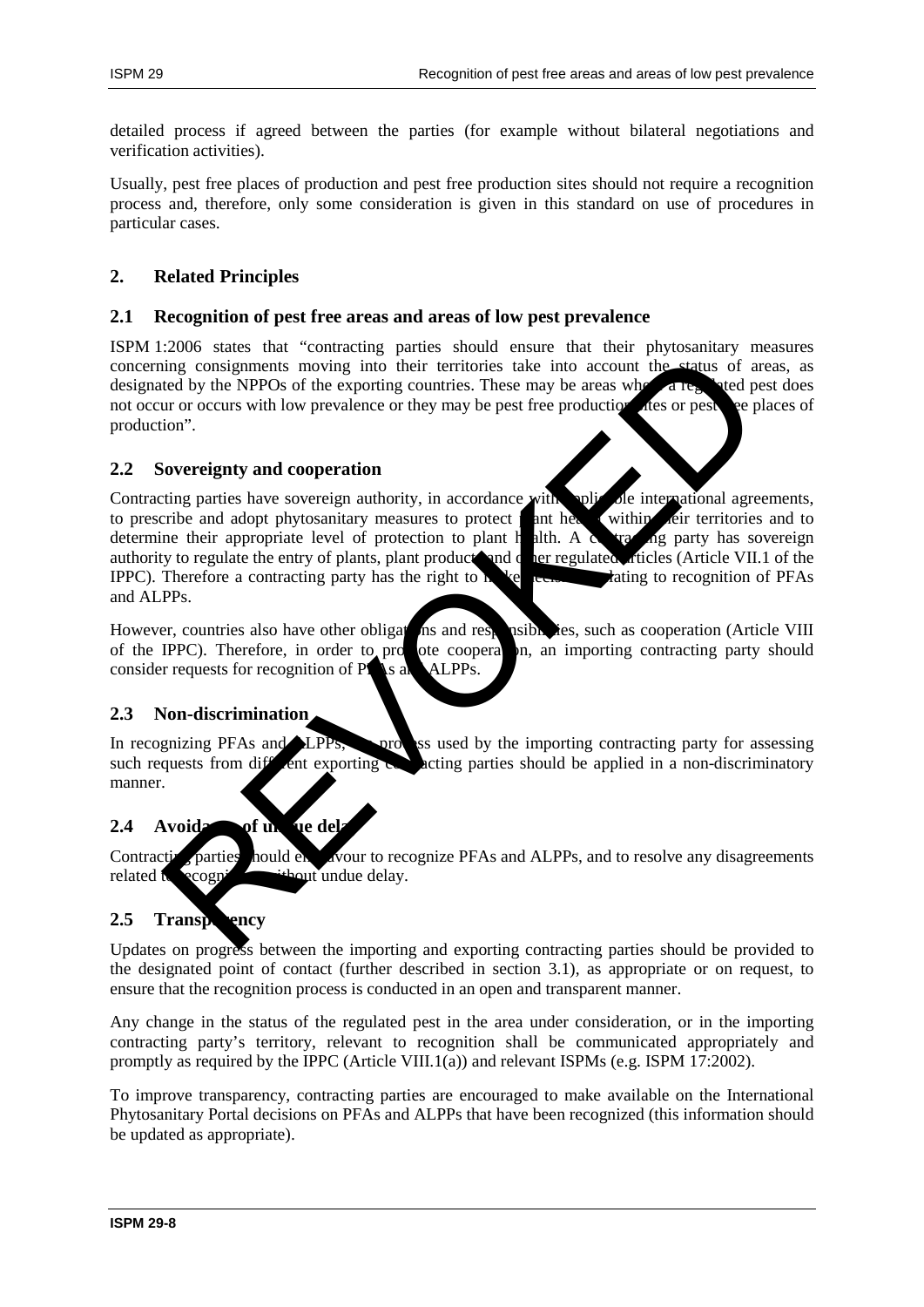### **2.6 Other relevant principles of the IPPC and its ISPMs**

In recognizing PFAs and ALPPs, contracting parties should take into account the following rights and obligations held by contracting parties, and principles of the IPPC:

- minimal impact (Article VII.2 $(g)$  of the IPPC)
- modification (Article VII.2(h) of the IPPC)
- harmonization (Article X.4 of the IPPC)
- risk analysis (Articles II and  $VI.1(b)$  of the IPPC)
- managed risk (Article VII.2(a) and VII.2(g) of the IPPC)
- cooperation (Article VIII of the IPPC)
- technical assistance (Article XX of the IPPC)
- equivalence (section 1.10 of ISPM 1:2006).

### **3.** Requirements for the Recognition of Pest Free Areas and Areas of Low **Prevalence**

NPPOs are responsible for designation, maintenance and surveillance of PFAs and ALPPs within their territories (Article IV.(2)e of the IPPC). To establish PFAs  $\sim$  APPs and before asking for recognition, NPPOs should take into account the appropriate ISPMs that provide technical guidance, e.g. ISPM 4:1995 for PFAs, ISPM 22:2005 for ALPPs, and  $\blacksquare$  PM 8:19

They may also consider other technical guidance that  $\mathbf{w}$  be developed on establishment of PFAs or ALPPs for specific regulated pests or groups of these pes

The importing contracting party is responsible for determining the type of information that will be required in order to recognize a PFA or ALPP, depending on the type of area and its geography, the method used to establish the pest states of the area (pest free area or low pest prevalence area), the contracting party's appropriate level  $\alpha$  protection, and other factors for which technical justifications exist.

Where the pest is absent from an area and the PFA status can easily be determined (for example in areas where no records the pest have been made and, in addition, long-term absence of the pest is known or absence is confirmed by surveillance), the process for recognition described in this standard (in section 4) may be required or very little supporting information may be necessary. In such cases, absence of the personal behavior of section 3.1.2 of ISPM  $8:199$ <sup>o</sup> with the ed for detailed information or elaborate procedures. Example a metastrane (Article XA of the IPTC)<br>quivalence (section 1.10 of ISPM 1:2006).<br>Requirements for the Recognition of Pest Free Areas and Article IV (2)<br>e. of the IPPC). To establish PFAs the OFP is switch as a resp

In other cases, such as in areas where a pest has recently been eradicated (ISPM 9:1998) or suppressed, more detailed information and verification may be required, including items listed in section 4.1  $\alpha$  be present standard.

### **3.1 Responsibilities of contracting parties**

The exporting contracting party is responsible for:

- requesting recognition of an established PFA or ALPP
- providing appropriate information on the PFA or ALPP
- designating a point of contact for the recognition process
- providing appropriate additional information if necessary for the recognition process
- cooperating in the organization of on-site verification visits, if requested.

The importing contracting party is responsible for:

acknowledging receipt of the request and the associated information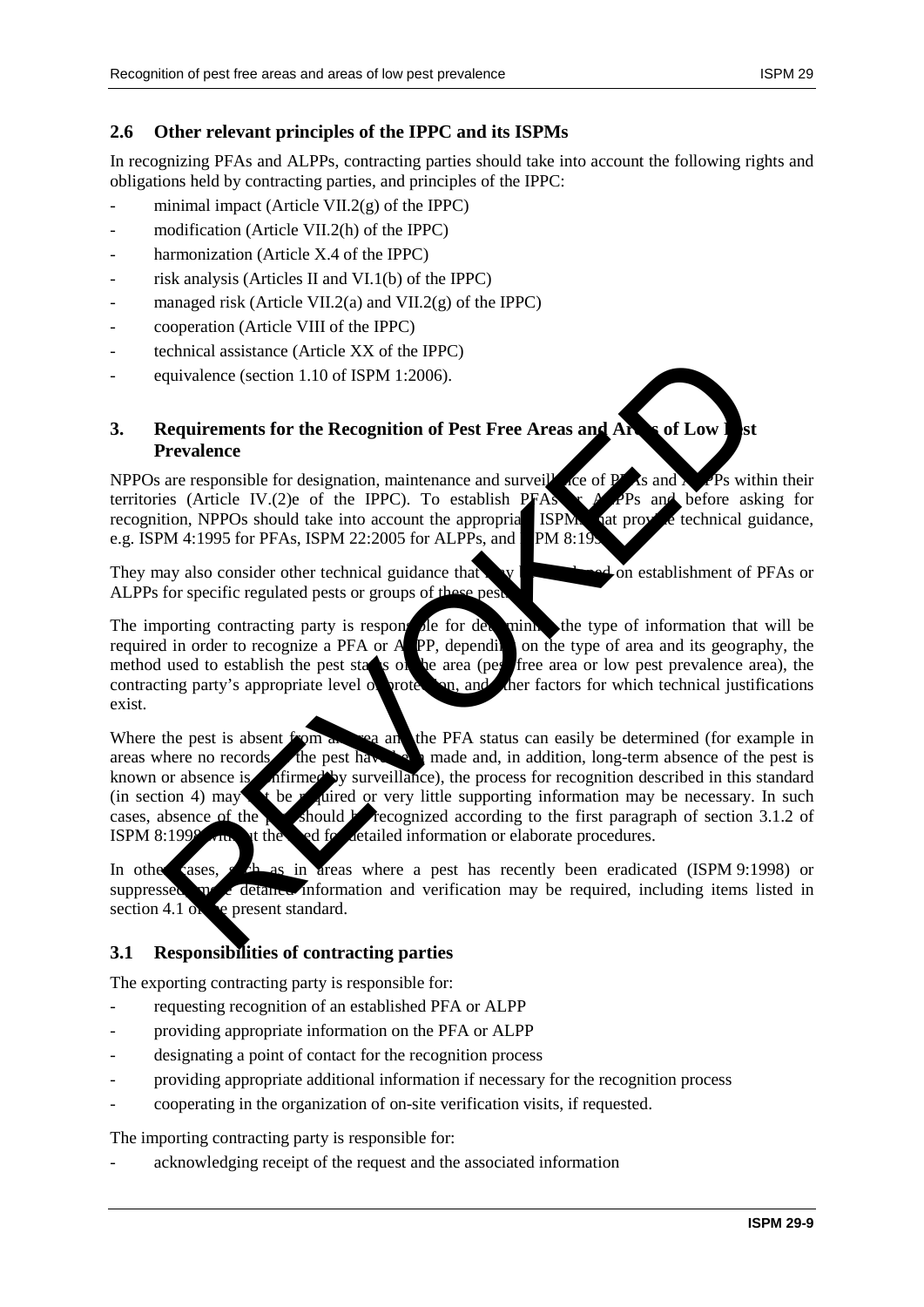- describing the process to be used for the recognition process including, if possible, an estimated time frame for the evaluation
- designating a point of contact for the recognition process
- technically assessing the information
- communicating and justifying the need for on-site verifications and cooperating in their organization
- communicating the results of the assessment to the exporting contracting party and:
	- . if the area is recognized, promptly modifying any phytosanitary regulations, as appropriate;
	- . if the area is not recognized, providing an explanation, including technical justification where applicable, to the exporting contracting party.

Importing contracting parties should limit any information or data requests associated with an assessment of recognition to those which are necessary.

#### **3.2 Documentation**

The whole process from initial request to final decision sk  $\mathbf{d}$  deconvented by contracting parties so that the sources of information and rationale  $e^{i\theta}$  a reaching the decision can be clearly identified and demonstrated.

## **4. Procedure for the Recognition of Pest Free Areas and Areas of Low Pest Prevalence**

The steps described below are recommended for importing  $\alpha$  tracting parties in order to recognize PFAs and ALPPs of exporting contracting urties. However, in certain cases, as mentioned in the third PFAs and ALPPs of exporting contracting parties. However, in the third in the third in the third in the third in the third in the third in the third in the third in the third in the third in the third in the third in the t paragraph of section 3, a process for recognition as described in this standard may not be required.

Normally, the exporting contracting party may work consult with the importing contracting party before submitting a request with the aim a facilitating the recognition process.

A flow chart outlining the following steps is provided in Appendix 1. Recommended steps proceed as described from section 4.1 to section 4.6.

## **4.1 Request for recognition by the NPPO of the exporting contracting party**

The exporting contacting party submits its request for recognition of a PFA or ALPP to an importing contract  $\epsilon$  party. To support its request, the exporting contracting party provides a technical information particle particle on ISPM 4:1995 or ISPM 22:2005 as appropriate. This information package show be sufficiently detailed to demonstrate objectively that the areas are, and are likely to remain, PFAs  $\alpha$  LPPs, as appropriate. The package may include the following information: where applicable, to the exporting contracting party.<br>
Ing contracting parties should limit any information or data requests and the<br>
next of recognition to those which are necessary.<br>
Documentation<br>
Independence of infor

- the type of recognition requested, i.e. either a PFA or an ALPP
- location and description of the area to be recognized, with supporting maps, as appropriate
- pest(s) under consideration, and biology(ies) and known distribution relevant to the area (as described in ISPM 4 or ISPM 22 as appropriate)
- commodity(ies) or other regulated article(s) to be exported
- general information on hosts and their prevalence within the designated area
- phytosanitary measures and procedures applied for the establishment of the PFA or ALPP, and results of these measures
- phytosanitary measures and procedures applied to maintain the PFA or ALPP, and results of these measures
- relevant phytosanitary regulations relating to the PFA or ALPP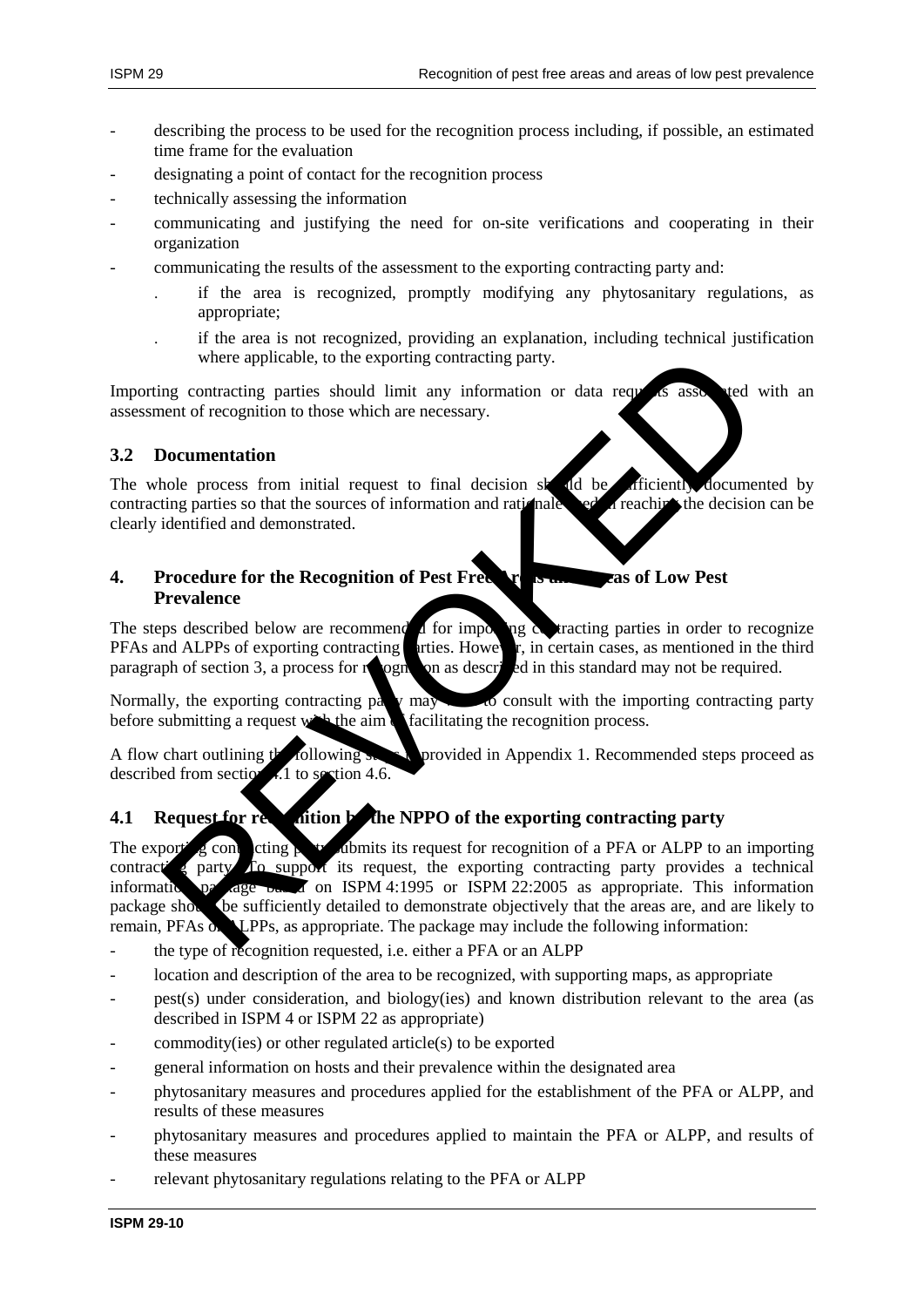- record-keeping arrangements relating to the area, in accordance with the appropriate standards
- relevant information directly related to the request for recognition on the structure of and resources available to the NPPO of the exporting country
- a description of corrective action plans, including related communication arrangements with the importing country concerned
- other relevant information (e.g. recognition of the area in question by other contracting parties, and possible systems approaches relating to ALPPs).

The exporting contracting party should designate a point of contact for communication relating to the request for recognition.

#### **4.2 Acknowledgement by the importing contracting party of receipt of the information**  package and indication of its completeness for assessment pur

The NPPO of the importing contracting party should promptly acknowled receipt of  $\mathbf{t}_h$  request for recognition and of the accompanying information package to the NPPO of  $\epsilon$  exporting contracting party. The importing contracting party should designate a point of  $\infty$  act for  $\infty$  munications relating to the request for recognition.

In commencing the assessment, the importing contracting part should, if possible, identify and communicate to the NPPO of the exporting contracting  $\frac{1}{k}$  if a significant component of the information package is missing, or if other significant in ormation  $\mathbf{v}$  be needed to assess the request.

The NPPO of the exporting contracting party should submit to the NPPO of the importing contracting party any missing information, or may provide an explanation for its absence.

Where an exporting contracting party resumits a request for recognition of a PFA or ALPP (e.g. if further data is acquired, or new or advisory procedures are implemented), the importing contracting  $f$  tion procedures  $f$  re implemented), the importing contracting party should take into consideration  $\blacksquare$  into variously provided, if verification has been provided by the exporting contracting  $p<sub>i</sub>$  ty that the information remains valid. If resubmission is due to a previous non-acceptance  $\leq$  a request for recognition, any relevant details in the corresponding technical explanation related to the previous assessment should also be taken into consideration. Likewise if a contracting party has withdrawn a PFA or ALPP (e.g. maintenance of the PFA or ALPP) became uneconomic and wishes to reinstate it, previous information should be considered. The assessment should be on eted, without undue delay, by focusing on the revised or supplemental information are data. Wided, without undue delay, by focusing on the revised or supplemental information and data Acknowledgement by the importing contracting party of receipt of the information and indication of its completeness for assessment purped to the importing contracting party should be<br>property to the importing contracting p

# **4.3** Description of assessment process to be used by the importing contracting party

The importing contracting party should describe the process intended to be used in assessing the information package and in subsequently recognizing the PFA or ALPP, including any necessary legislative or administrative steps or requirements that will need to be completed. Furthermore, the importing contracting party is encouraged to establish if possible an anticipated time frame for completion of the recognition process.

### **4.4 Assessment of the technical information**

Once all the information has been received, the NPPO of the importing contracting party should carry out assessment of the information package, taking into account:

- provisions of the relevant ISPMs that specifically address either PFAs (ISPM 4:1995) or ALPPs (ISPM 22:2005), including the following information:
	- . systems used to establish the PFA or ALPP
	- . phytosanitary measures to maintain the PFA or ALPP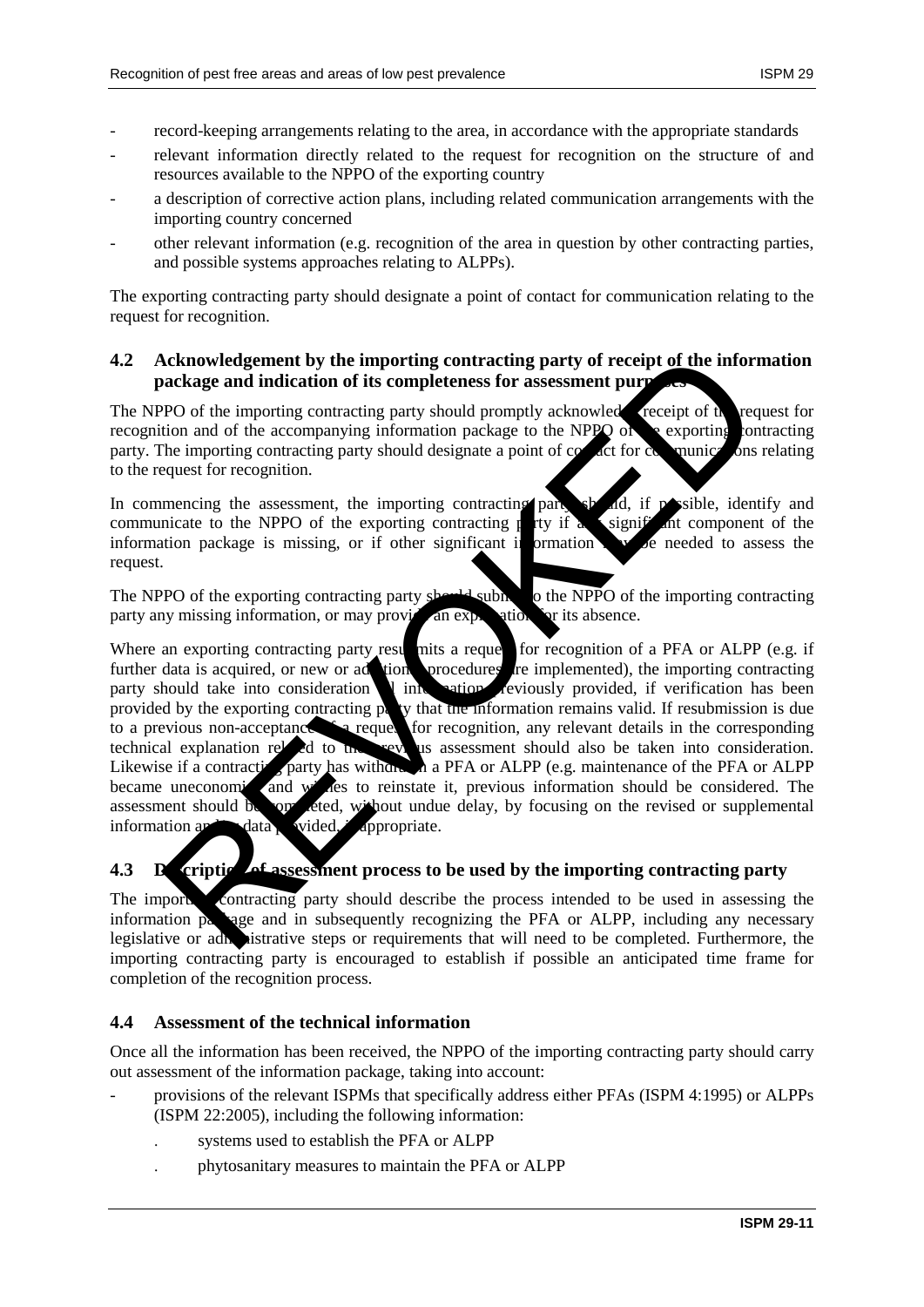- . checks to verify that the PFA or ALPP is being maintained
- other relevant ISPMs (in particular those described in section 1) depending on the type of recognition requested
- status of the pest in the territories of both contracting parties.

PFAs or ALPPs previously recognized by a third country or another contracting party may be considered as reference for the assessment process.

Clarification of the information provided may be required or additional information may be requested by the importing contracting party in order to complete the assessment. The exporting contracting party should respond to technical concerns raised by the importing contracting party by providing relevant information to facilitate completion of the assessment.

On-site verification or on-site review of operational procedures may be requested, where justified, based on the results of the ongoing assessment, records of previous trade between the two parties (in particular if there is a lack of information, interception records, not compliance with import requirements), or previous recognition of areas between the two positions  $\mathbf{v}_i$  by other parties. The schedule, agenda and content of the on-site verification or review nould be a read bilaterally, and access provided as necessary. verification or on-site review of operational procedures may be reached the verification or on-site review of operational procedures may be reached the properties in a lack of information, interesption records of previous

The assessment should be completed without undue delay. If at any stage progress is not proceeding in accordance with the anticipated time frame, if established, the exporting contracting party should be notified. Upon request of the exporting contracting party, reasons and did be provided and (if appropriate) a new time frame prepared and provided by the importing contracting party to the exporting contracting party.

The exporting contracting party may request cancellation or postponement of the assessment at any time. Should the exporting contracting part request postponement of the assessment, this may result time. Should the exporting contracting party request pos in changes in the anticipated time frame. In the pest status or phytosanitary regulations change in the importing country, recognition of the FA ALPP may no longer be required and the assessment process may stop.

## **4.5 Notification of results of assistant**

Upon completion of  $\epsilon$  assessment, the importing contracting party should reach a decision on the request and should otify the exporting contracting party of the results of its assessment; if the proposed PFA or ALPP  $\mu$  not be recognized, the importing contracting party should provide an explanation,  $\log$  technical justification where applicable, for this decision.

In the event of a  $\alpha$  disagreement related to the rejection of a request for recognition of a PFA or ALPP, efforts showl in the first instance be made bilaterally to resolve these disagreements.

### **4.6 Official Recognition**

In accordance with Article VII.2(b) of the IPPC: "Contracting parties shall, immediately upon their adoption, publish and transmit phytosanitary requirements, restrictions and prohibitions to any contracting party or parties that they believe may be directly affected by such measures." If the PFA or ALPP is recognized by the importing contracting party, this should be officially communicated to the exporting contracting party, clearly confirming the type of area recognized and identifying the relevant pest(s) for which such recognition applies. Where appropriate, amendment of the phytosanitary import requirements and any associated procedures of the importing contracting party should be made promptly.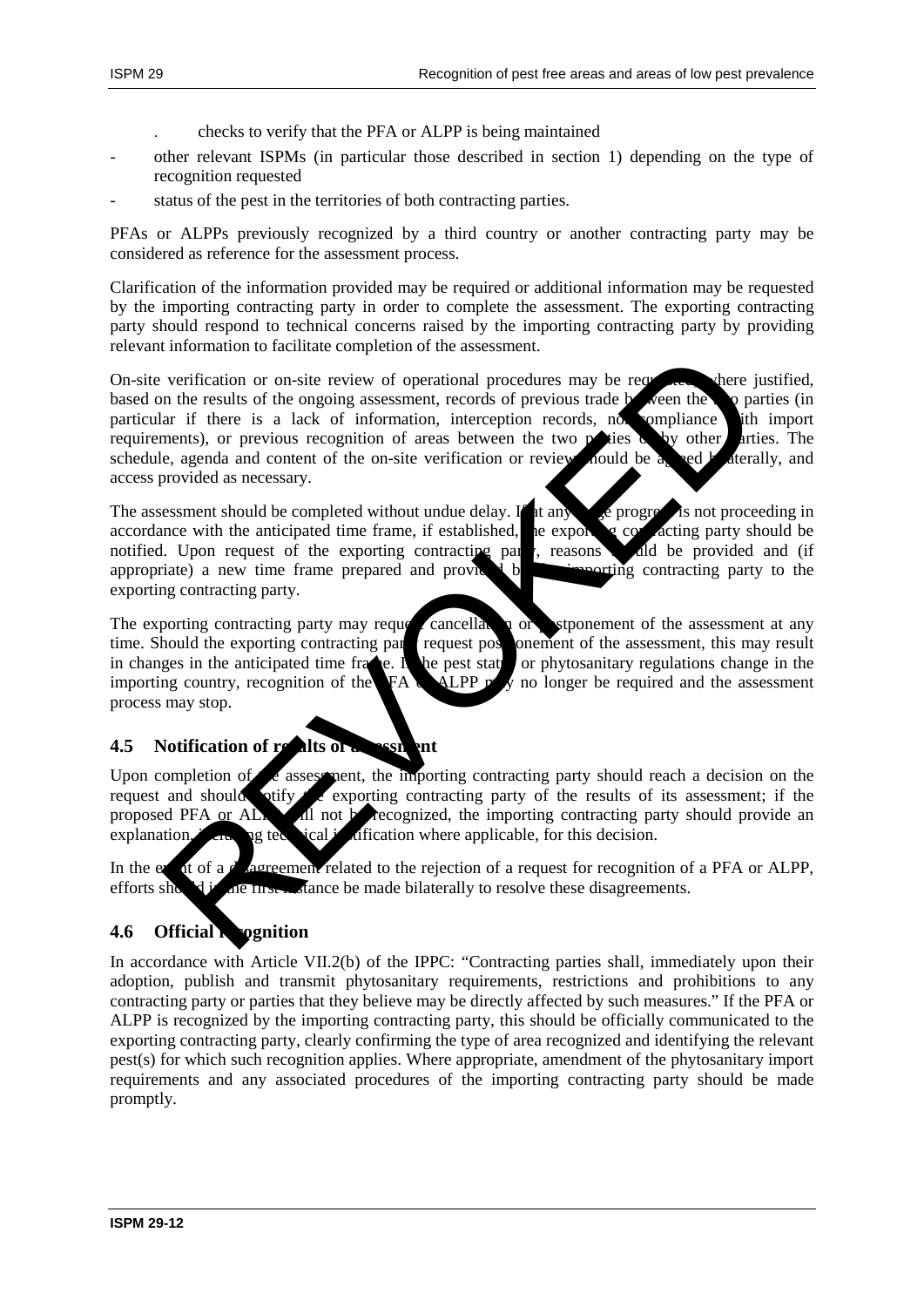#### **4.7 Duration of recognition**

Recognition of a PFA or ALPP should remain in effect unless:

- there is a change in pest status in the area concerned and it is no longer a PFA or ALPP
- there are significant instances of non-compliance (as described in section 4.1 of ISPM 13:2001) related to the areas in question or related to the bilateral arrangement noted by the importing contracting party.

#### **5. Considerations on Pest Free Places of Production and Pest Free Production Sites**

Usually pest free places of production and pest free production sites should not require recognition using the procedures described above (section 4). In this regard ISPM 10:1999 states, for such places and sites, "The issuance of a phytosanitary certificate for a consignment by the NPPO confirms that the requirements for a pest free place of production or a pest free production in have been fulfilled. The importing country may require an appropriate additional declares on the phytosanitary certificate to this effect." (section 3.2 of ISPM 10) is procedures described above (section 4). In this regard IsPM 10:1999 states, for such that the procedures accretion of the state of production or a pest free place of production or a pest free production of a particular

#### However, ISPM 10 (in section 3.3) also indicates:

The NPPO of the exporting country should, on request, make available to the NPO of the importing country the rationale for establishment and maintenance of perfection of the importing country the rationale for establishmen country the rationale for establishment and maintenance of pest free production or pest free production sites. Where bilateral arrangements or agreements o provided the NPPO the exporting country should expeditiously provide information concerning tablishment with a wall of pest free places of production or pest free production sites to the NPPC f the importing antry. places of production or pest free production sites to the NPPO f the importing country.

As described in ISPM 10 (section 3.1):

When complex measures are needed to establish and maintain a pest free place of production or pest free production site, because the pest concerned required a high degree of phytosanitary security, and operational plan may be needed. When appropriate, ch a plan would be based on bilateral appropriate, such a plan would be based on bilateral agreements or arrangements listing specific details required in the operation of the system including the role and responsibilities of the polyod and trader(s) involved.

In such cases recognition may be based to the procedure recommended in section 4 of this standard or another bilaterally agreed procedure.